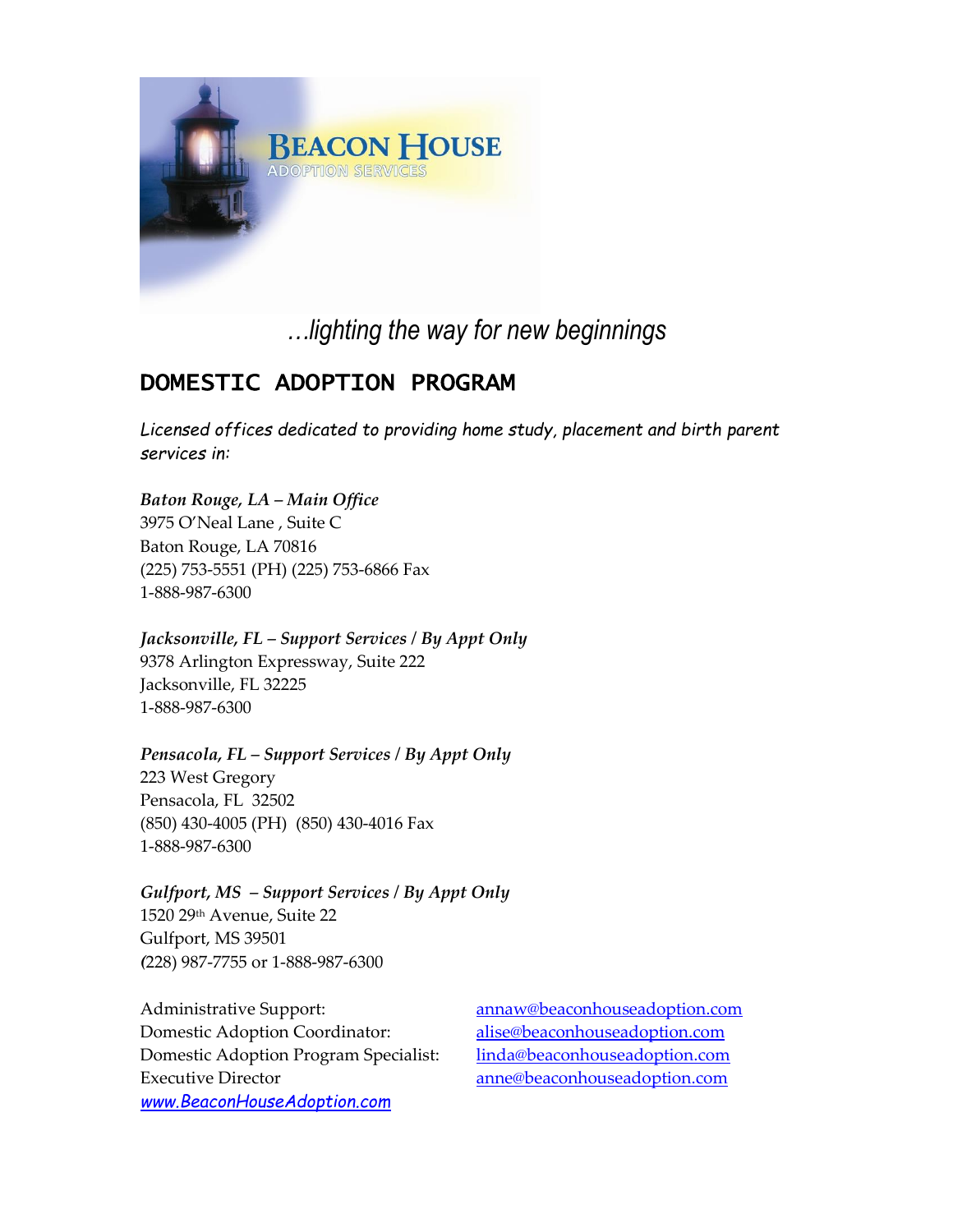

# **WHAT IS DOMESTIC ADOPTION?**

Domestic Adoption is the adoption of a child born in the same country as the adoptive parents. Domestic Adoption can take place only when the biological parents relinquish their parental rights to that child.

# **GENERAL INFORMATION ON OUR DOMESTIC ADOPTION PROGRAM**

Beacon House has many years of experience with the domestic adoptions of children of all ethnic backgrounds. Requirements and procedures for all the programs are very similar. Placements are made nationwide with the exception of New York State, additionally, Beacon House has placed in a number of other countries.

**Requirements for adopting families**: Beacon House utilizes the most flexible criteria for approving adoptive families, within the parameters of each state's law. Beacon House is interested in making an adoptive placement that fits your family and fits the birth mother's wants and needs. Our criterion does not exclude single parents or families with existing children. The main criteria for any adoptive family, is that they are able and willing to provide a loving, nurturing environment for a child, and be the subjects of an approved home study.

**Open vs. Closed**: The issue of open versus closed adoptions requires some understanding of the vast spectrum of possibilities in this area. Beacon House does not promote either totally open or totally closed adoptions. Instead, we provide extensive counseling with the parties to the adoptive process to determine their expectations. Throughout the process, various options are discussed and considered to assure that **no** person involved in a particular adoption feels compelled to enter an arrangement that makes them uncomfortable. It is, however, our policy that confidential information not be exchanged at any time during the process. Those individuals for whom totally open adoption is a choice may enter into any arrangement they wish at the conclusion of the adoption process.

\*\*\**In all types of adoptions through Beacon House the files are sealed. However, in a closed adoption, the files are typically never made available to the adopted child.*

**Interstate Placements**: Beacon House is very experienced in working with interstate placements. Any time a child is moved across state lines for adoption, approval must be obtained from the Interstate Compact on the Placement of Children, an office in all 50 states, the District of Columbia, and the US Virgin Islands. Beacon House is well acquainted with the requirements of the I.C.P.C. and assures that necessary documents are collected prior to birth of the child. This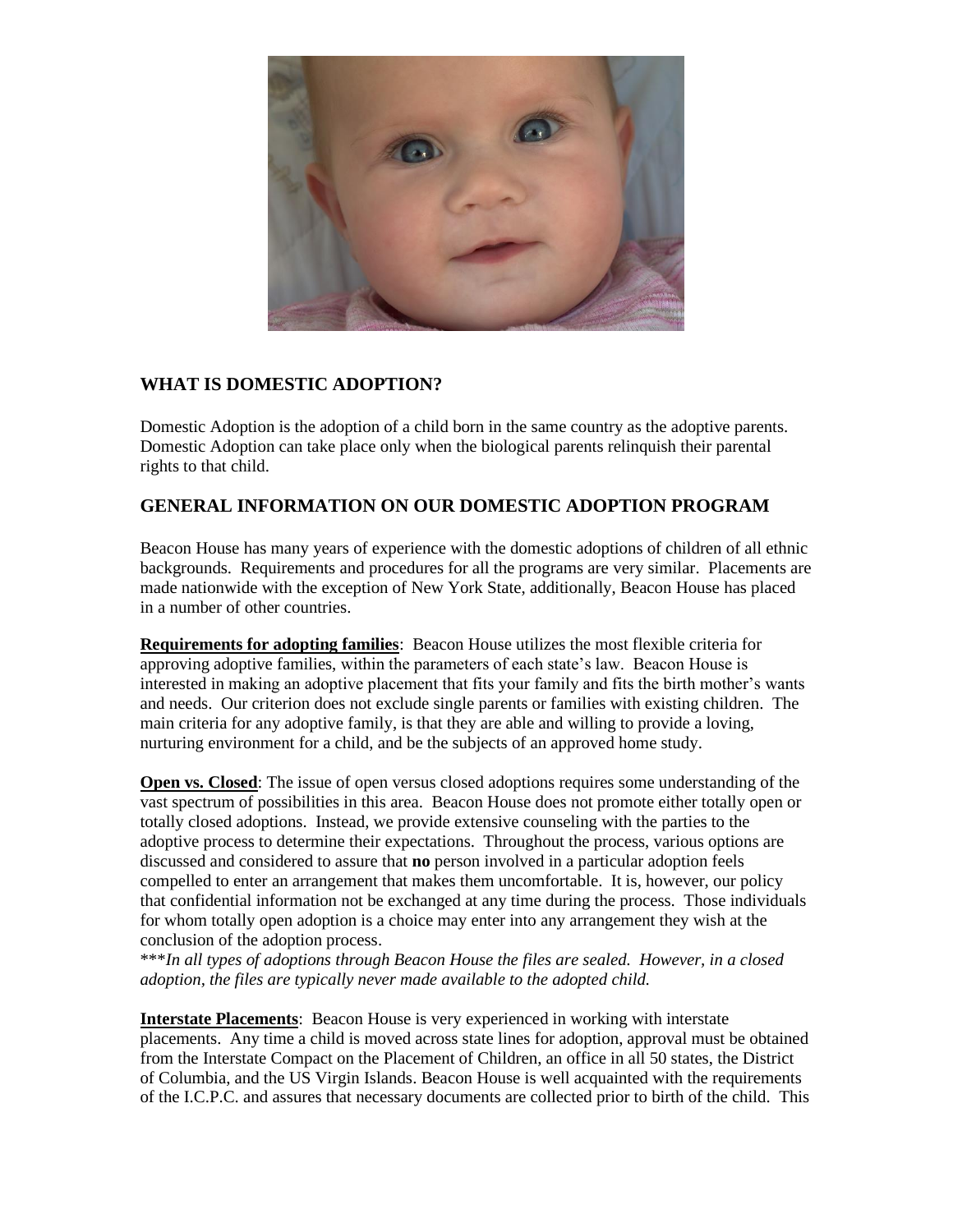way, there is a smooth transition of the child from the birth mother to the agency, to the adoptive parents. Beacon House does not place children in the state of New York.

**Execution of Consents/ Surrenders**: The consent that allows Beacon House to place a child with approved adoptive parents is called different things in different states. Regardless of the terminology, it is the timing of the consent/surrender and its revocability that are important. States may have differing procedures and time frames, so the timing and revocability depends on several factors including where the child is born and where the biological parents reside. Adoptive parents will be apprised of the appropriate information when considering a match with a birth mother.

**Interim Care**: In general, a birth mother and infant are discharged from the hospital on the second day after birth. Beacon House understands that there are a number of agencies that encourage prospective adoptive parents to be present at the delivery of the child. Here at Beacon House, we believe that we have obligations to all parties of the adoption triad in equal measure. Therefore, we ensure that the birth mother has the time she needs after birth without interruption to spend time with her baby and have some closure, if she wishes.

However, we do try to identify a birthing/adoption plan in advance so that everyone's concerns are addressed.

If the placement requires Interstate Compact approval, there may be a period of time when the new family needs to remain in the state where the child was born until ICPC approval can be obtained, this can take up to 14 business days.

**Bonding:** Bonding is a process that can begin at any time after a child is united with parent(s) and continues throughout the years of the relationship. Early bonding is important and can begin as soon as the child is placed in the physical custody of the adopting parents. In Interstate placements, the waiting period for ICPC approval provides the adopting parents with personal, special time with the newborn to begin this process.

**Waiting Time**: The time frame from application completion, to match, is generally 6-24 months. Naturally, this time can be extended by the requirements of the adoptive family, or the needs of the birth mother. The more flexible you are and the more reasonable your budget, the more likely you are to be placed earlier.

**Birth Mother location**: Perhaps the single most difficult thing about adopting domestically today is the location of a birth mother who is considering adoption. With the easy availability of birth control and now the "morning after pill", which can be obtained at local health clinics, the search for a birth mother who is considering adoption is taking longer and is more expensive than ever. It is more important than ever that agencies reach potential birth mothers on a large scale through advertising efforts in many geographic areas.

Beacon House has an aggressive marketing strategy that directly targets birth mothers in a number of areas that have continued to be successful; the agency funds the outreach to birth mothers through classified advertisements, television and radio ads, outdoor advertising (billboards), Yellow Page ads in 14-15 states, and internet presence.

Beacon House works with birth mothers in all states, but many choose to relocate to Louisiana, Mississippi, or Florida and are therefore subject to the laws of the state where they relocate. In these states, birth mothers may receive residential assistance, medical, legal, and travel expenses.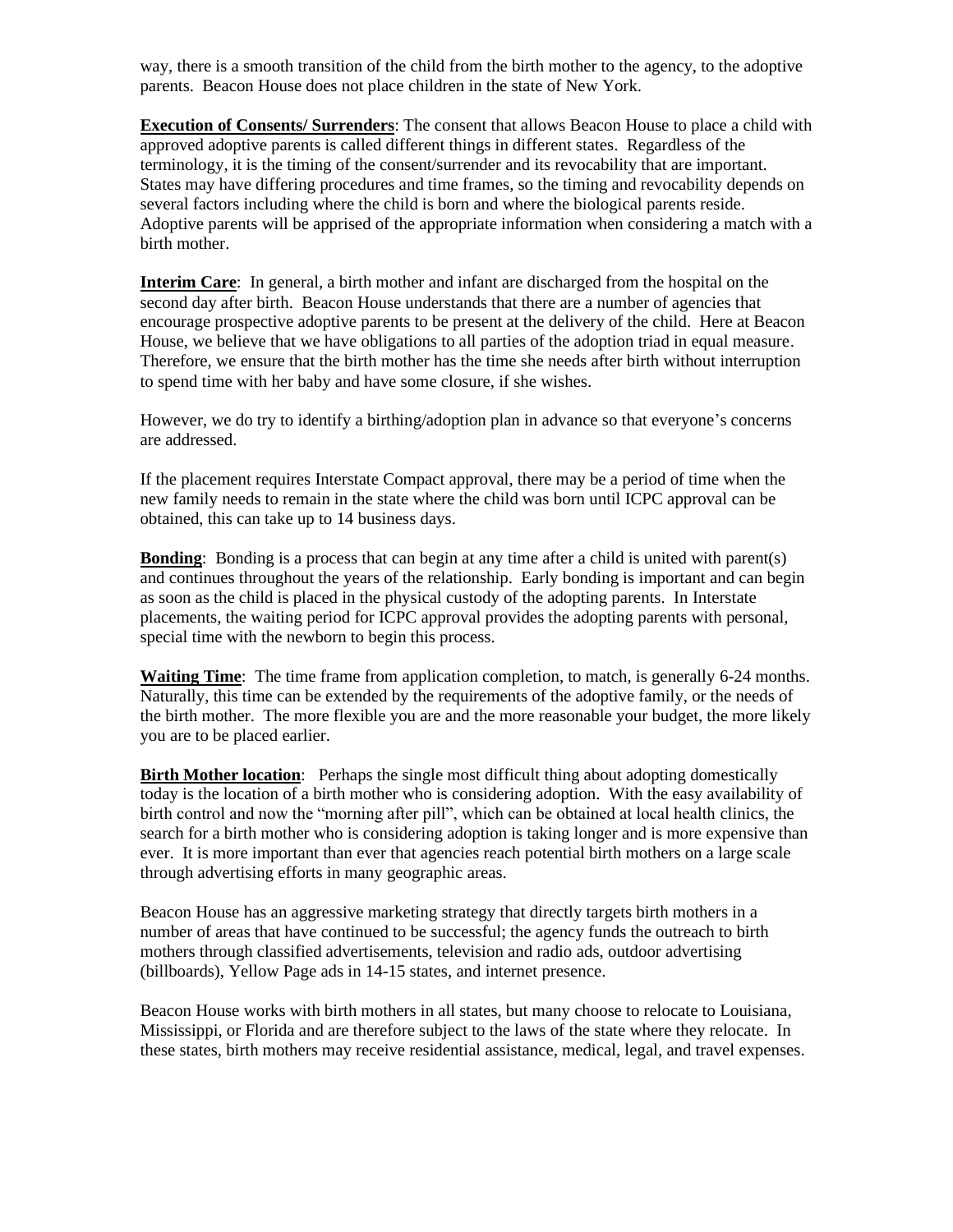

# **BEACON HOUSE DOMESTIC PROGRAM:**

Being informed of what to expect during the adoption process is very important. *The following steps will give an overview of the process Beacon House follows.*

#### **Step 1: Initial Information**

A family acquires information from agencies they are considering and makes a decision on what will work best for them. Different agencies have various means of receiving information – most will want your name, address and email address.

## **Step 2: Submit an Inquiry Form**

On Beacon House Adoption's website, you will receive free information by selecting the "free information" tab - then complete our "Inquiry form". When you click the submit button, two things will happen:

- You will be taken to a page on our site that presents Free Informational Packets for the program that interests you.
- Your contact information will be sent to our Adoption Program Specialist who will reach out to you to answer any questions you might have.

## **Step 3: Webinar**

Our webinars are available online, in the convenience of your own home. They can be found under the "online webinar" tab on our home page. If you would prefer to attend a live webinar, with our Adoption Program Specialist, this can be scheduled. Of course, we are always available to speak with you one on one about the program.

#### **Step 4: Application**

Once you have decided that Beacon House presents the program for you, it is necessary to submit an application for adoption services. This can be done by completing the online application and paying the application fee on our website. We ask that you NOT apply prior to having a detailed phone or zoom call with our Program Specialist, Linda Partain.

#### **Step 5: Contract**

Once your application and fee are received by Beacon House –the application is reviewed for any potential issues and approved. Once approved, our agency is accepting you as a client and we will send via email a sample of our contract for Adoption Services, Home study Services, or both. You will have the opportunity to review the sample to ensure all your questions will be answered. Once you are ready to proceed, you may notify Beacon House in Baton Rouge and a personalized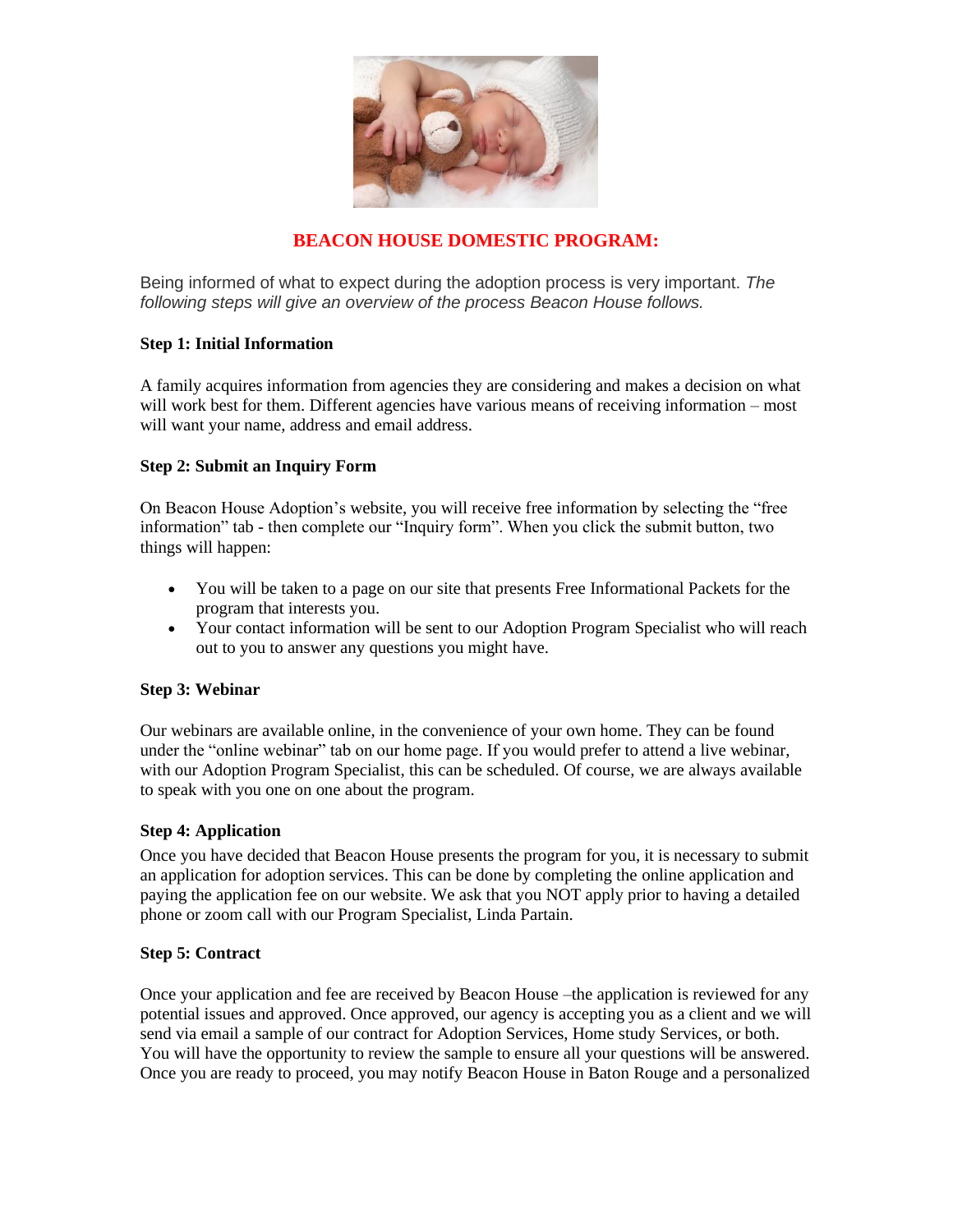contract will be sent to you. The personalized contract is the same, verbatim as the sample contract, with the addition of the family's name, address and the date inserted as a header.

This personalized contract is an offer to provide services to you, and the offer will remain in effect for 10 days from the date sent. After 10 days the offer expires. It is important that you have the contract signed, notarized and returned to Beacon House within that time frame.

#### **Step 6: Adoption Finance Coach**

Once you are under contract with Beacon House, our Program Specialist will register you with an Adoption Finance Coach to help you create a plan.

Adoption financial planning is becoming more critical for families as revenue sources become more limited and costs are rising. Families need to prepare for the costs associated with adopting, and Beacon House would like to help you do that. Beacon House is the ONLY Full Service agency offering its clients FREE ACCESS to an experienced financial planner and her system. The Adoption Finance Coaching System can help you to create a comprehensive financial plan customized just for you. Twelve on-demand webinars, personalized coaching, templates and more will guide you to help you decide your best path for raising the money you need. You will have access to this system as soon as you are contracted with Beacon House.

#### **Step 7: Home Study**

Family will begin their home study either with Beacon House in Louisiana, Mississippi or Florida. If family resides in another state, Beacon House will assist the family in identifying a home study agency near them.

#### **Step 8: Pre-Adoption Education**

Adoption requires certain educational, cultural, developmental and medical awareness in order to best prepare for the arrival of your child. Proper preparation is essential to the success of the placement, and we believe it is vital for adoptive parents to develop an understanding of the complex issues of adoption.

Prior to the adoption, Domestic Adoptive Families are required to complete 15 hours of adoptive parent education. Families may take courses in Infant and Child CPR, baby care, parenting an adopted child, Transracial adoption, CPR for Infants and Adults, and more. Additionally, Mandated Reporter Training and SIDS Training through DCFS is required by the state of Louisiana (BHAS' home state).

#### **Step 9: Profile**

The domestic staff will assist the family in making a profile to be presented to potential birth mothers for consideration. Beacon House asks that the family submit at least two copies of the profile book to the Baton Rouge office to retain.

#### **Step 10: Birth Mother Match**

Generally, within 6-24 months from the time that you complete the application process, Beacon House will locate a Birth Mother that matches your criteria. In accordance with our NO WAITING LIST policy, all families eligible for this placement will be contacted. Available social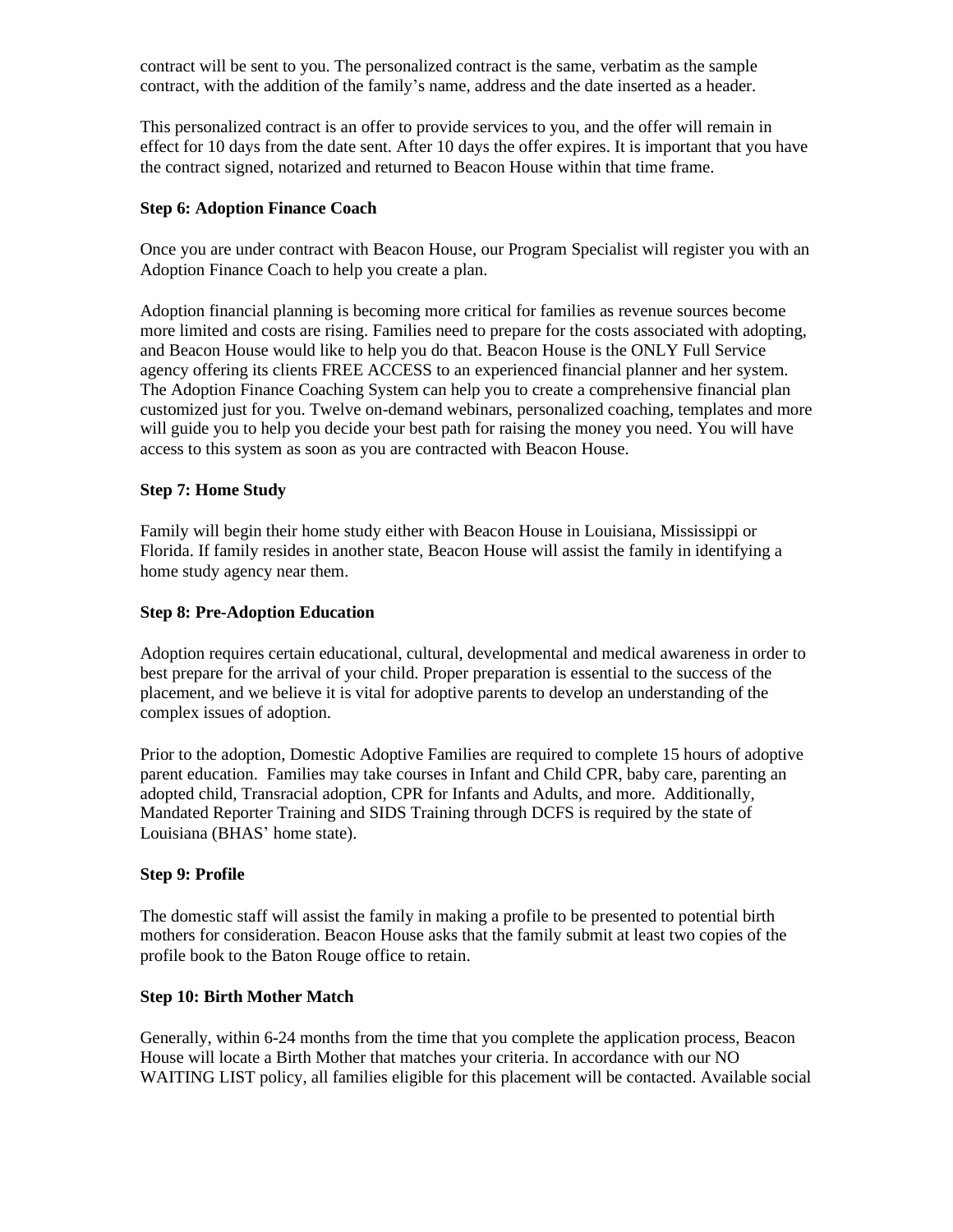and medical history will be provided verbally, along with a good faith estimate of the costs involved in the placement.

It is an important decision whether or not to be presented to any particular birth mother for selection. Once you have made this decision, and are chosen by a Birth Mother, you are expected to proceed with placement. In most cases, this decision will have to be made quickly; once provided with the background information on the situation and estimated costs, there will be limited time for reflection.

*\*\* Please Note: Based on the information you provide and our No Waiting List Policy, you will be contacted about every birth mother that meets your criteria AND whose criteria includes your family.*

#### **Step 11: Post Match**

Once matched with a birth mother, regular updates on the birth mother will be provided by the domestic staff.

Adoptive parents will be provided with a written estimate of costs and expenses for the placement, along with a payment schedule. They will need to work with our domestic staff to complete documentation required to make the placement during the next few months.

#### **Step 12: Process at and after Delivery**

Adoptive parents will be updated on the status of the birth mother and the baby after delivery. Depending on the state where the birth took place, the birth mother will execute her adoption consent at the appropriate legal time; the agency will make all the arrangements. Generally, after the consent is complete, adoptive parents will be able to accept the placement and take physical custody of the child. *\*\* This may vary based on the birth mothers birth plan.*

In the event that the adoptive family lives in a different state than where the child was born, Interstate Compact must be addressed, and the family will need to remain in the state of residence of the child/ birthmother until approved to return home.

In most cases, unless discussed with the adoptive family first, finalization arrangements will be made by Beacon House via the attorneys available to the agency.

#### **Step 13: Post Adoption**

Once you have taken placement, a Social Worker, usually the same one who completed your adoption home study, will come out to your home to check on your new family. This postplacement visit is within 21 days after you accept placement if outside of your state of residence, or within 7 days of returning home with your baby. The Social Worker will check to see how you and the baby are doing together; how the new baby is adjusting to their new family; your schedules, and to offer support to you and your family during this adjustment period.

After your initial post placement visit, there will be others until the finalization of the adoption as required by the agency and/or state. Beacon House will provide you with a post placement schedule and will let you know when the court date for finalization has been received. After the finalization is complete, Beacon House will have the Birth Certificate sent to the Adoptive Families home directly from Vital Records.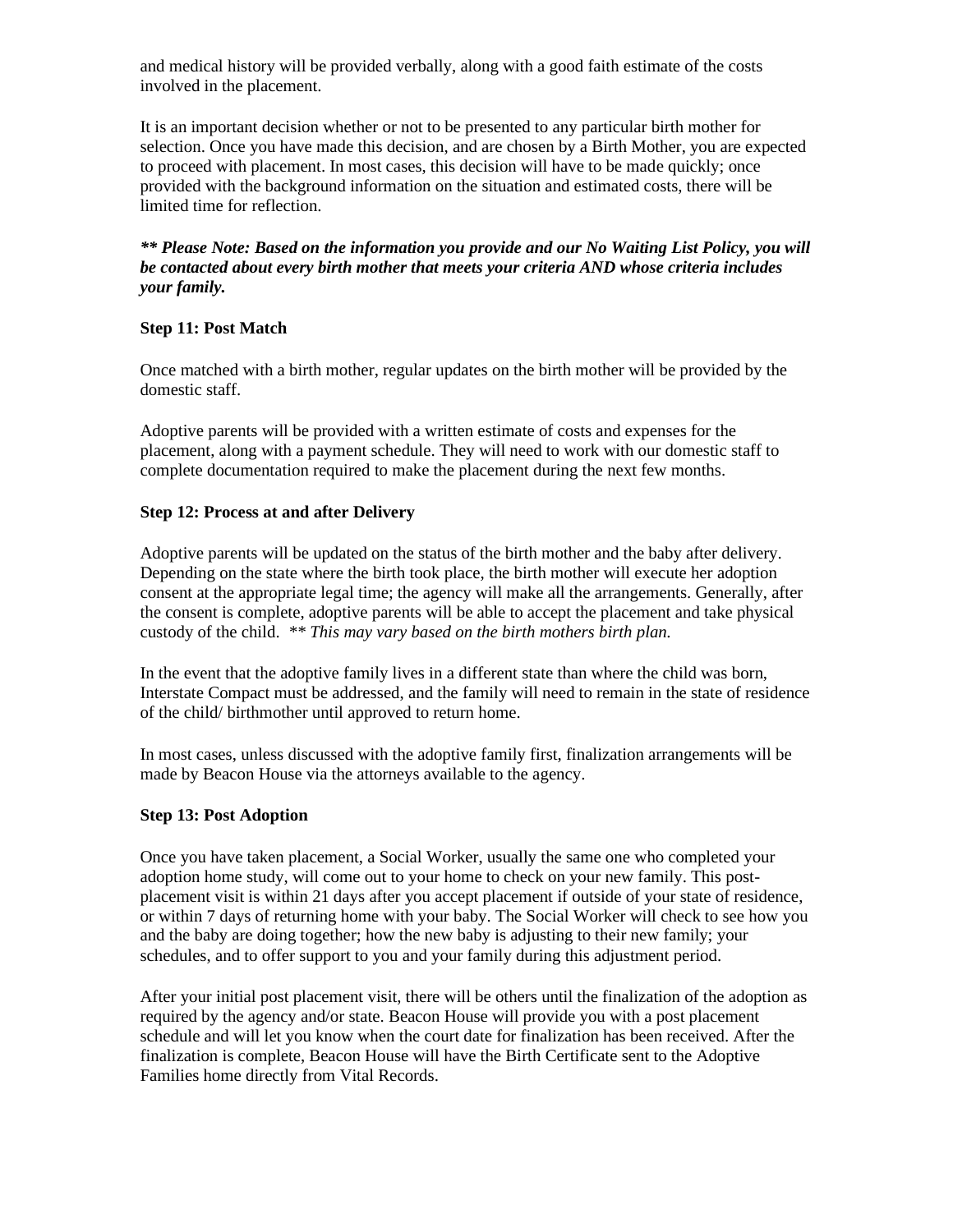#### **ADDITIONAL SERVICES**

Beacon House provides additional adoption related services outside of placement programs. Home studies, post placement services and educational training are available separately from placement programs.

#### **SUMMARY: SO WHY ADOPT FROM BEACON HOUSE?**

Beacon House has an excellent record of placements of newborns. Since 1989, we have served several thousand families and birth mothers and maintain a high success rate. Birth mothers are provided with extensive in-house counseling by our staff, as well as independent counseling with licensed social workers. This communication with the agency is part of the reason for our success.

Beacon House aggressively markets our services to birth mothers; in addition, many of our past birth mothers refer others to us – they would not think of working with anyone else! Our experienced staff knows just how to respond to the needs, emotional as well as physical of a birth mother.

Beacon House Adoption Services, Inc. is committed to providing the highest quality professional adoption services to our clients. We respect the rights of all parties to the adoption process and attempt to provide an adoption experience that will leave all parties satisfied and with a positive view of adoption. Adoption is more that just taking on a child. It is taking on a series of issues that involve other people and their feelings and this agency is well aware of the emotional environment of adoption. We believe our agency provides compassionate, straightforward service to all members of the adoption process.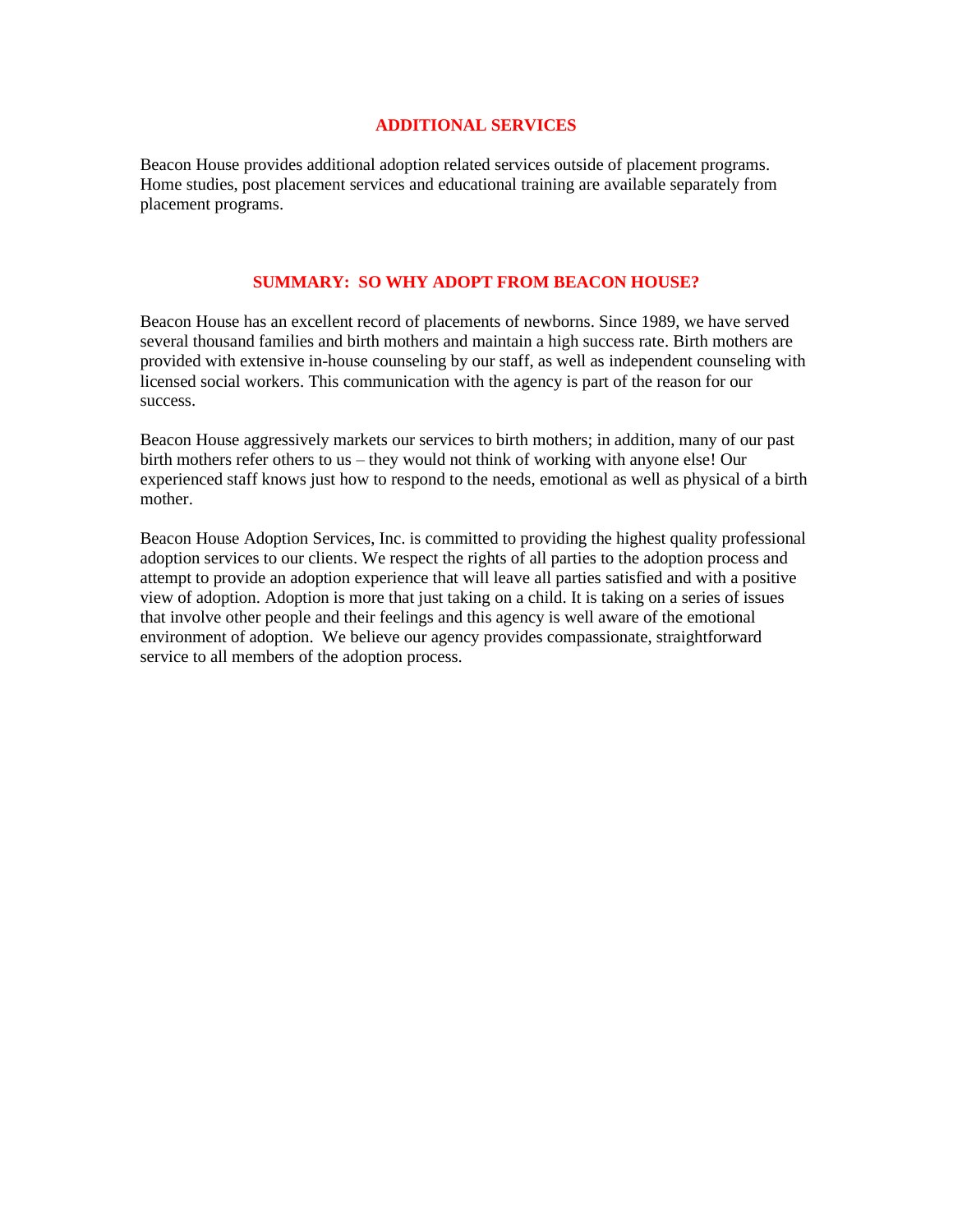# **BEACON HOUSE ADOPTION SERVICES, INC. COSTS AND FEES:** DOMESTIC PROGRAMS

The following is a list of the fees charged by Beacon House Adoption Services, Inc. for professional services:

| <b>APPLICATION FEES:</b>                                                                                              |              |  |
|-----------------------------------------------------------------------------------------------------------------------|--------------|--|
| All Programs                                                                                                          |              |  |
| I. Preliminary Application Fee                                                                                        | \$<br>300.00 |  |
| <b>PLACEMENT FEES:</b><br>Domestic Agency Fee                                                                         | \$20,000.00  |  |
| **Includes \$3,000.00 contract fee paid with contract signing**                                                       |              |  |
| ** Remaining \$17,000 is broken into two payments for timing purposes only<br>at time of match and time of placement. |              |  |
| <b>HOMESTUDY AND POST PLACEMENT FEES</b>                                                                              |              |  |
| 1. Home Study                                                                                                         | \$2,000.00   |  |
| ** Discount of \$300.00 provided if applicants submit both the<br>HS and placement contract at the same time.         |              |  |
| II. Home Study Update                                                                                                 | \$1,000.00   |  |
| III. Post Placement                                                                                                   | 350.00       |  |

\* All placement fees are as per contract and exclusive of birth mother related costs and expenses including medical care, residential expense, legal fees, independent counseling, foster care, travel, or supervision expense. Good faith estimate provided prior to commitment.

PLEASE NOTE: THE TOTAL COST OF ANY DOMESTIC ADOPTION DEPENDS IN LARGE PART ON THE INDIVIDUAL SITUATION OF THE BIRTH MOTHER AND THE ADOPTIVE PARENTS. **PLACEMENT FEES** ARE ONLY THOSE FEES PAID TO THE AGENCY FOR PROFESSIONAL SERVICES PROVIDED FROM FIRST CONTACT WITH ADOPTIVE PARENTS THROUGH FINALIZATION OF THE ADOPTION.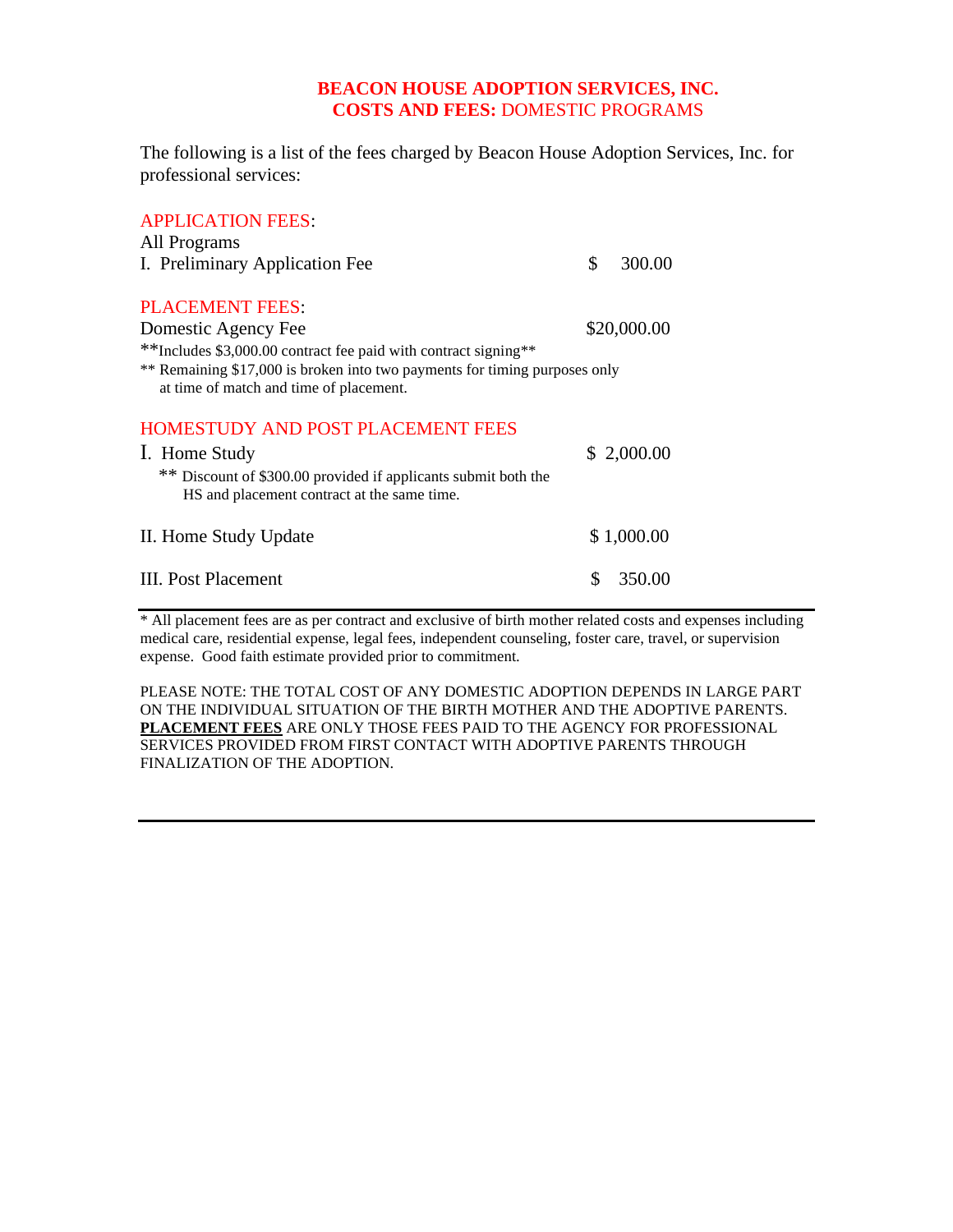# *GOOD FAITH ESTIMATE*

# BIRTH MOTHER: **SAMPLE ESTIMSTE**

[representative of a 6-month period and ALL INCLUSIVE]

| <b>RESIDENTIAL</b><br><b>TOTAL RESIDENTIAL</b><br>Includes any rent, grocery or other<br>Living expense necessary                                                                                                  | \$7,500.00                                                                                                                                                         |
|--------------------------------------------------------------------------------------------------------------------------------------------------------------------------------------------------------------------|--------------------------------------------------------------------------------------------------------------------------------------------------------------------|
| <b>MEDICAL</b>                                                                                                                                                                                                     | \$1,000.00                                                                                                                                                         |
| <b>PROFESSIONAL FEES</b><br><b>Agency Fee</b><br><b>Attorney Fees AP</b><br><b>Attorney Fees BM/BF</b><br><b>Court Cost</b><br><b>Case Management</b><br>Counseling<br><b>Account Management</b><br>Transportation | 20,000.00<br>\$<br>\$<br>700.00 Legal fee-finalization in LA<br>\$<br>1,000.00<br>\$<br>1,200.00<br>\$<br>3,000.00<br>\$<br>950.00<br>\$<br>300.00<br>\$<br>600.00 |
| <b>MISC</b><br>Includes any items not included above                                                                                                                                                               | \$<br>1,000.00                                                                                                                                                     |
| <b>TOTAL</b><br>Contract fee paid separately<br><b>TOTAL</b>                                                                                                                                                       | \$37,250.00<br>(\$3,000.00)<br>\$34,250.00                                                                                                                         |
| PAYMENT SCHEDULE:<br>DUE WITHIN 48 HOURS OF MATCH<br>$\sim$ 30 days later<br>$\epsilon$<br>66<br>66<br>66                                                                                                          | \$14,500.00<br>\$1,500.00<br>\$1,500.00<br>\$1,500.00<br>\$1,500.00<br>\$13,750.00                                                                                 |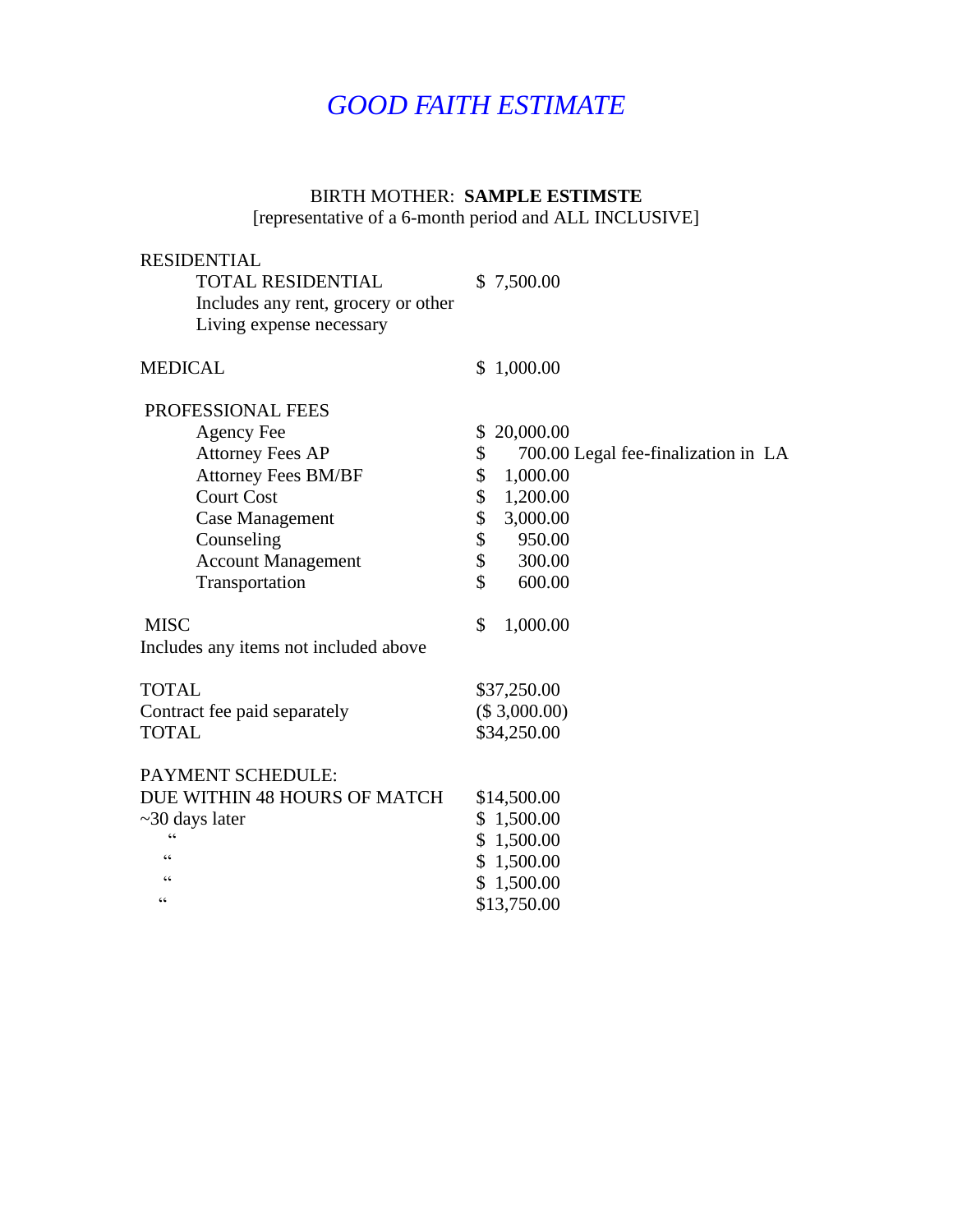# *BEACON HOUSE* **RAISES THE BAR WHEN IT COMES TO PERSONALIZED SERVICE**

Adoption financial planning is becoming more critical for families as revenue sources become more limited and costs are rising. Families need to prepare for the costs associated with adopting.

# Beacon House is the *first*, full-service agency offering the **Adoption Finance Coaching System**

A proven, ground-breaking system helping our families with alternative ways to finance their dreams!

## **Benefits Include:**

## • **12 On-Demand Webinars**

Topics Include: How to Plan Your Special Event; How to Write a Grant for Your Adoption; Your Adoption Budget and Beyond; How to Tell Your Inspiring Story and much, much more…

## • **Invaluable Resources**

There is no one-size-fits-all adoption. That's why we help you to create a comprehensive financial plan *customized* just for you. Templates to assist with creating an adoption budget, your adoption action plan, event planning and much, much more…

#### • **GoFundMe**

Your Adoption Finance Coach has teamed up with **GoFundMe** to help our families raise money for their adoptions! **GoFundMe.com** is the world's #1 personal fundraising website and now you can link your **GoFundMe** page to your adoption agency! Personalized coaching to help you create a comprehensive plan that will guide you to help you decide your best path for raising the money you need!

*"We were lucky to be connected to the Adoption Finance and Coaching System. We started the adoption process thinking that our only options were personal loans and a meager savings. Our Coach helped us to tell our adoption story to our community. The response was amazing! Not only did we raise a significant amount of money towards our adoption, we were also able to feel support from our community as well as get our friends and family excited about our adoption plans."* 

--Amie and Ryan Francois

## **Want to Know More?**

A short video and more testimonials are available at [www.beaconhouseadoption.com](http://www.beaconhouseadoption.com/) under the "financial Solutions" tab.

A pre-consult is also available with the Adoption Finance Coach, for more information please contact [linda@beaconhouseadoption.com](mailto:linda@beaconhouseadoption.com)

# **LET US HELP YOU MAKE YOUR DREAMS A REALITY!**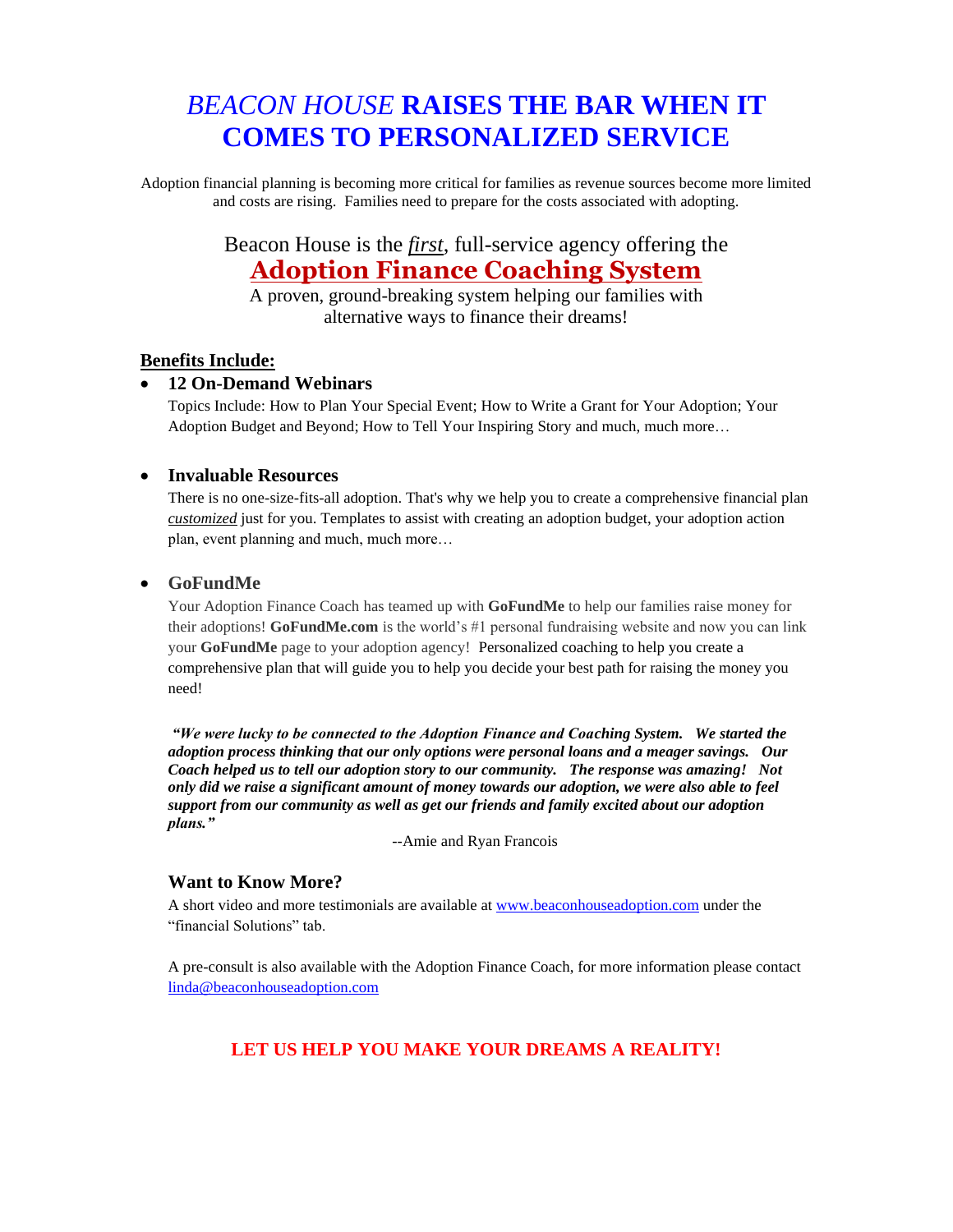

## **THE COST OF ADOPTION**

There is no doubt about it – adoption can be an expensive endeavor, and families often wonder how they can afford it. The good news is that there is help out there – in places you may have considered and those you may not! What follows is a suggested list of financial sources for you to consider and try. It is by no means exclusive – use your creativity!

#### **BHAS Fee Structure:**

BHAS has structured its fees/costs/expenses for both domestic and international adoption so that families are paying a portion of the fees and expenses throughout their adoption process. This enables families to save or perhaps fundraise along the way. Domestic fees and expenses are paid monthly after a match with a birth mother.

For a small fee, families can use their credit cards via PayPal for some fees, which also frees up cash for future payments that cannot be paid by credit card.

## **Adoption Finance Coach / GoFundMe Adoption Gift Registry (Beacon House clients)**

The Adoption Finance Coaching System can help you to create a comprehensive financial plan *customized* just for you. Twelve on-demand webinars, personalized coaching, templates and more will guide you to help you decide your best path for raising the money you need.Please visit our website [www.beaconhouseadoption.com](http://www.beaconhouseadoption.com/) or [www.youradoptionfinancecoach.com](http://www.youradoptionfinancecoach.com/) for more information.

## **Adoption Tax Credit**

For adoptions finalized\* in 2021, the adoption tax credit is up to \$14,300 per child. While the adoption tax credit is not a refundable credit, taxpayers are able to get the credit refunded if they have federal income tax liability up to that amount providing they fall under the necessary income guidelines.<https://www.irs.gov/taxtopics/tc607>

Currently, fourteen states offer some type of tax credit or deduction for adoption. They are AZ, CA, ID, IA, KS, MD, MA, MI, NM, ND, OK, UT, WV, and WI. Please consult your tax advisor for more details and for updated information about credits which might be available in your state.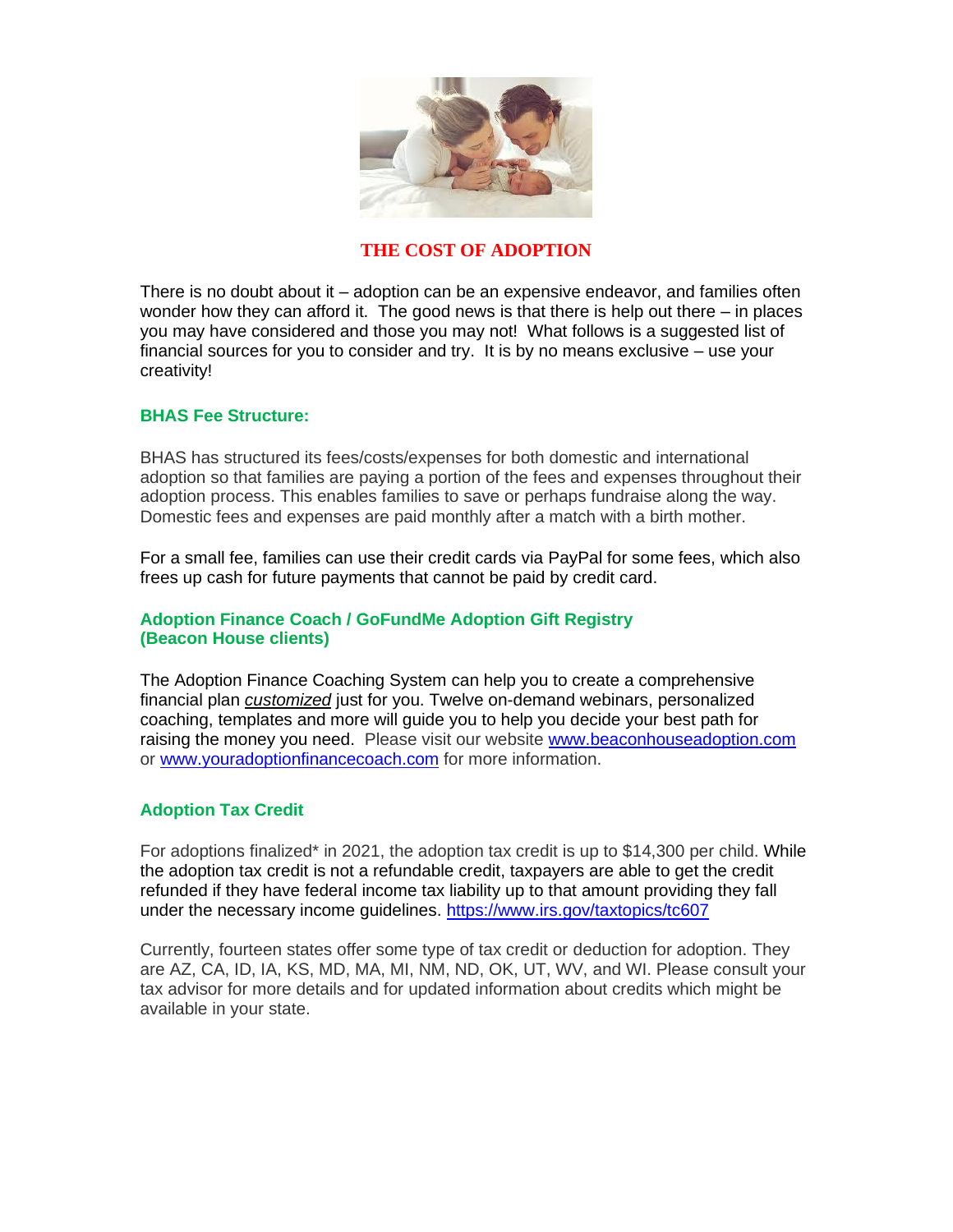# **Employee Benefits**

An adoption benefits plan is a company-sponsored program that financially helps or reimburses employees for expenses related to the adoption of a child and/or provides for paid or unpaid leave for the adoptive parent employee. Many employers are providing adoption assistance in the form of grants, reimbursement or other benefits. Other benefits may include paid and unpaid leave and counseling and support before and after adoption. If your employer does not offer a plan, ask! You may be able to show your employer the many benefits of offering assistance to families and children: minimal cost since few workers actually utilize the benefits; giving back to the community; social benefit since children and families are the beneficiaries of the company's support of adoption; keeping pace with other company trends; potential tax advantage if the benefits are directly deducted from payroll; and finally, the encouragement of loyalty from employees who have received the benefit. For ideas on how to approach your employer, see [http://www.adoptivefamilies.com/printable/employment\\_benefits.html](http://www.adoptivefamilies.com/printable/employment_benefits.html)

## **Military Program**

This program allows reimbursement, up to \$2,000.00 per child, for active-duty personnel. There are some restrictions on these funds, such as certain expenses that are not covered, and the requirement that a non-profit agency be used for the adoption. For information, see [www.nmfa.org](http://www.nmfa.org/).

## **Loans/Grants**

Below you will find a list of some of the financial resources dedicated to adoption and forever families. This list is ever-changing, as new and different resources become available to families, so check back from time to time or just Google Adoption Financing!

Credit unions do not typically have some of the issues that banks do, and may be a source for a loan more easily than a bank in the current economy.

Some families have borrowed from their own 401K account and repaid the principle and interest to themselves. Call your parents, brothers and sisters. They may have a little extra cash lying around to help you. BH has families that have lobbied their families for support, and were surprised at the help they were able to receive! You can pay them back as you are more able later on.

## • **Resources4Adoption.com**

[Resources4Adoption.com](http://resources4adoption.com/) has the most up to date information on financial resources for adoptive families, including: grants loans, fundraisers, employment benefits, and more.

#### • **HelpUSAdopt.org**

is a national non-profit financial assistance grant program that will provide qualified couples and individuals (regardless of race, religion, marital status or sexual preference) with grants of up to \$15,000 towards their adoption expenses... Their application is available online at<https://www.helpusadopt.org/>